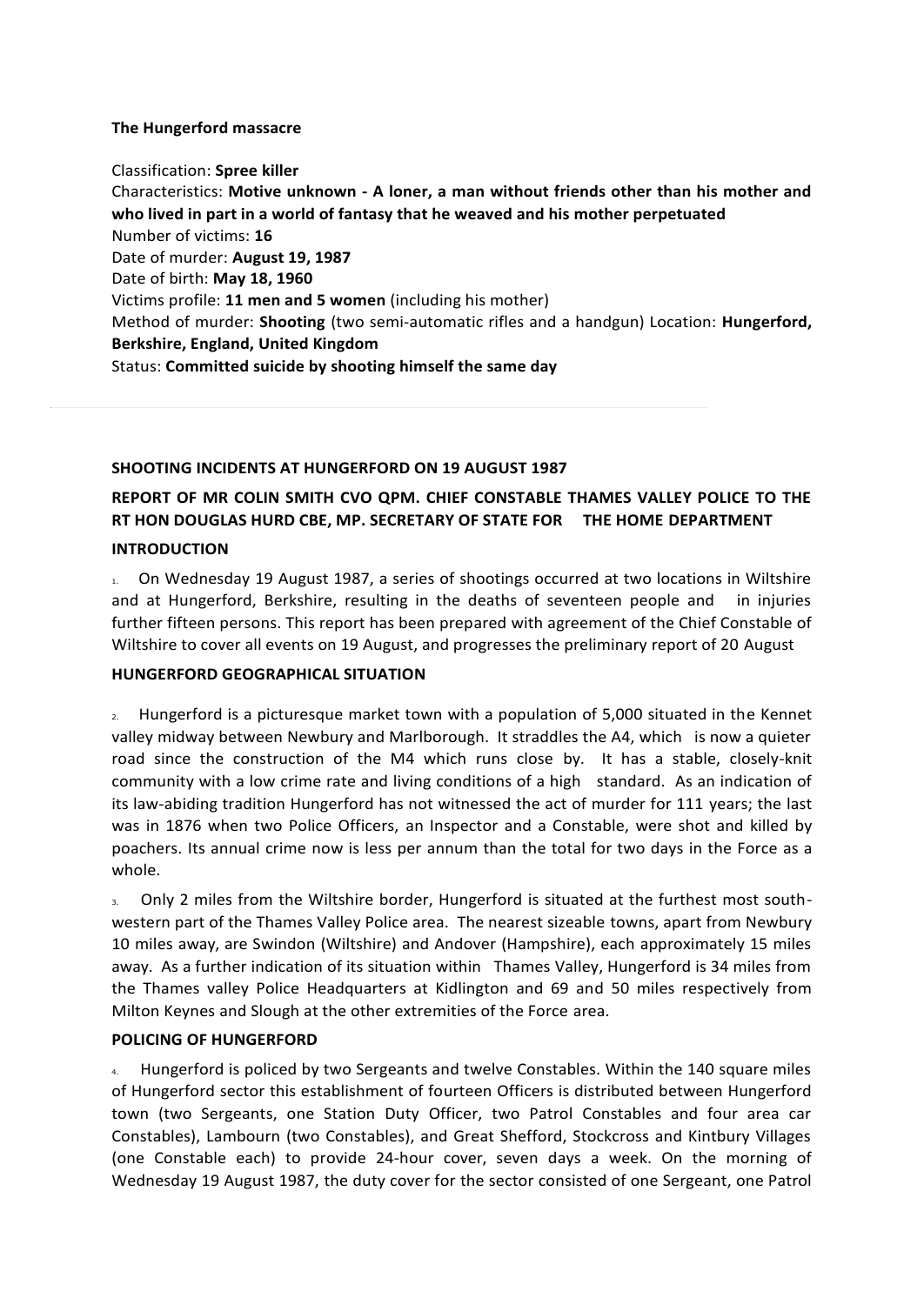Constable and one Station Duty Officer at Hungerford, and one Patrol Constable at Lambourn.

5. Hungerford Police Station is a 123-year-old building incorporating two semi-detached houses, which used to combine a Police house in three-quarters of the accommodation with inadequate Police Station facilities in the remaining quarter. Work to transform this into a modern Police Station started in Spring 1987, but on 19 August this was still incomplete and the Police Station was operating out of a single large room in one of the two houses, equipped with two internal Police telephone extensions linked into the Thames Valley Police telephone network.

6. Radio communication at Hungerford is by way of personal UHF radios operated from Newbury via a newly installed base station at John O'Gaunt School in the town. Although the site at the school enables the best transmissions possible in Hungerford, signals cannot always be relied upon to reach every part of the town.

 $7.$  Hungerford is part of the Newbury Sub-Division, and its personal UHF radios are controlled by the Newbury Control Room at which point '999' calls from the Hungerford area are also received. Radio control at both the Force Control Room and at Newbury Sub-Divisional Control are seriously outdated and are scheduled for replacement by the early 1990s. The UHF channel for Hungerford operates from the same MASCOT system as the Newbury scheme (2 channels normally, plus 2 for operations at RAF Greenham Common).

## **RYAN BACKGROUND**

8. Michael Robert RYAN, aged 27, was an only child and brought up in Hungerford. His father died of cancer two years ago, aged 78, after which RYAN lived alone with his mother, aged 63, at 4 Southview, Hungerford.

9. RYAN left school at Hungerford aged 16 years with a very poor academic record, and commenced a number of short-term jobs as a gardener-handyman. For most of 1986 RYAN was unemployed. From 7 April to 9 July 1987, he worked for Newbury Council on a Government Environmental Scheme. It is not known how he spent his time between 9 July and 19 August, although he did visit the two shooting clubs referred to at paragraphs 16-18.

10. RYAN had no previous criminal record and no known record of medical/mental problems.

11. RYAN is described by those who knew him all his life as a loner, a man without friends other than his mother and who lived in part in a world of fantasy that he weaved and his mother perpetuated. None of the fantasies were ever regarded as harmful. To the casual acquaintance, he was always well dressed, polite and courteous.

12. It is known that his mother bought him a new car every two years despite both he and his mother being overdrawn at their banks. RYAN's most recent fantasy was that he had been befriended by an Army Colonel who was giving him flying lessons and was buying him a Ferrari sports car. His mother told friends the same story and added that she had stayed in "the Colonel's" home and that he was purchasing a house for her as a gift. There are no parts of this story that are believed to be true.

13. The media have perpetuated these fantasies, adding new dimensions by reporting that RYAN was an international firearms dealer, had a homosexual relationship, had contracted AIDS' and was dominated by his involvement in a group who played games in the 'Fantasy' series. Police enquiries have shown these stories to be without any foundation.

## **FIREARMS**

14. On 19 August 1987 RYAN was lawfully entitled to possess three shotguns and five firearms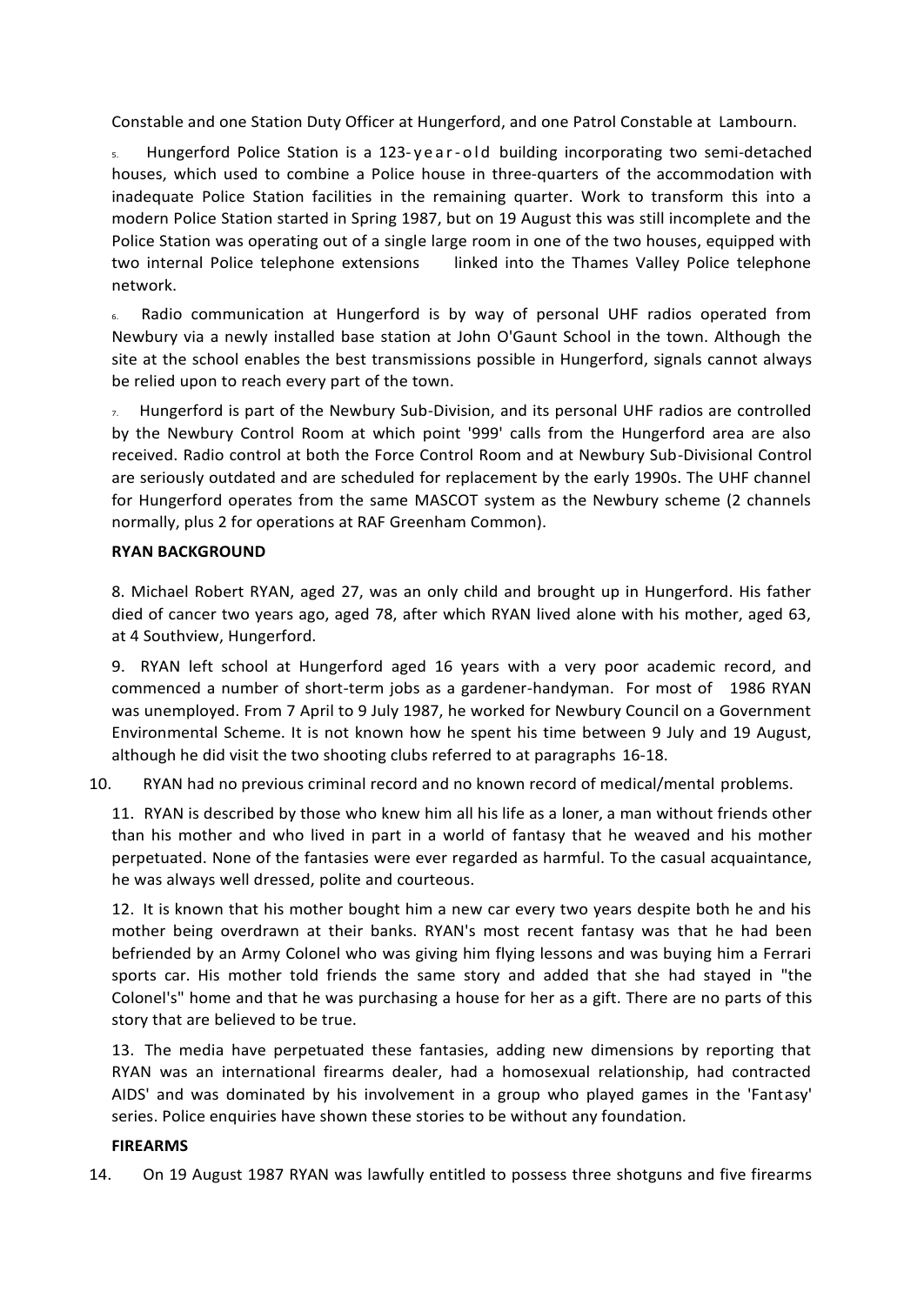purchased between December 1986 and August 1987, as detailed below: -

| Date of Purchase | Weapon                                  |
|------------------|-----------------------------------------|
| 17.12.86         | Beretta 9mm Pistol                      |
| 20.1.87          | Zabala Shotgun                          |
| 29.1.87          | <b>Browning Shotgun</b>                 |
| 2.5.87           | Bernadelli .22 Pistol                   |
| 13.5.87          | CZ ORSO self-loading .32mm Pistol       |
| 6.8.87           | Kalashnikov 7.62mm semi-automatic Rifle |
| 8.8.87           | Underwood Carbine .30 Rifle             |

15. The shotguns were acquired following the issue of a Shotgun Certificate in 1978. Police enquiries at that time showed the absence of any previous convictions or any information casting doubt on his suitability to possess shotguns. His application had been countersigned by his own Doctor, and this was verified by the Police. He was known by local Police Officers and regarded as always well dressed, of good behavior, courteous and quiet, but a bit of a loner. This remained so throughout the currency of his possession of the Shotgun Certificate, which was renewed in 1984 and 1987.

16. On 10 December 1986 an application was received from RYAN for a Firearm Certificate for two pistols. Enquiries revealed that he had served his probationary period and was a full member of the Dunmore Shooting Centre, a Home Office registered club at Abingdon. Nothing was found to RYAN's detriment and he had already installed a gun cabinet, suitable for the security of the weapons he sought, in his bedroom at home. The application was granted on 11 December 1986, with the condition that the firearms could only be used on approved ranges. Notification was subsequently received that RYAN had acquired a Beretta 9mm pistol and a Smith & Wesson .38 pistol, and his certificate was endorsed accordingly.

17. On 2 April 1987, a further application was received seeking to increase the number of pistols he was entitled to hold to three. He wanted to acquire .22 and .32 pistols and to dispose of his Smith & Wesson .38. He again satisfied the necessary criteria and his security arrangements were inspected by a Crime Prevention Officer, in accordance with Force policy when three or more weapons are to be held, with a favorable result. His firearms cabinet had two separately keyed locks, an internal ammunition section using a third key and it was fixed by four bolts to an exterior wall. The variation was granted on 30 April and subsequently notification was received that RYAN had disposed of the Smith & Wesson .38 pistol and acquired a Bernadelli .22 and a CZ .32 pistol. His certificate was called in for amendment.

18. On 14 July 1987 RYAN applied to vary his certificate so as to acquire additionally, a 7.62 rifle and a .30 Carbine. He had by now also become a member of the Wiltshire Shooting Centre, a Home Office approved Club at Station Road, Devizes (with facilities for shooting full bore rifles) and as his application complied with all the criteria it was granted on 30 July 1987. Notification was received on 13 August that RYAN had acquired a Kalashnikov 7.62 rifle and on 14 August that he had acquired an Underwood Carbine .30 rifle. Enquiries have revealed that he practiced with these weapons at the Wiltshire Shooting Centre prior to 19 August.

19. It is now known that shortly before the Hungerford incident, RYAN sold the Bernadelli .22 pistol and sent the .32 pistol for repair with a firearms dealer. Thus, on 19 August RYAN had in his legal possession the three shotguns, the Beretta 9mm pistol and the two rifles.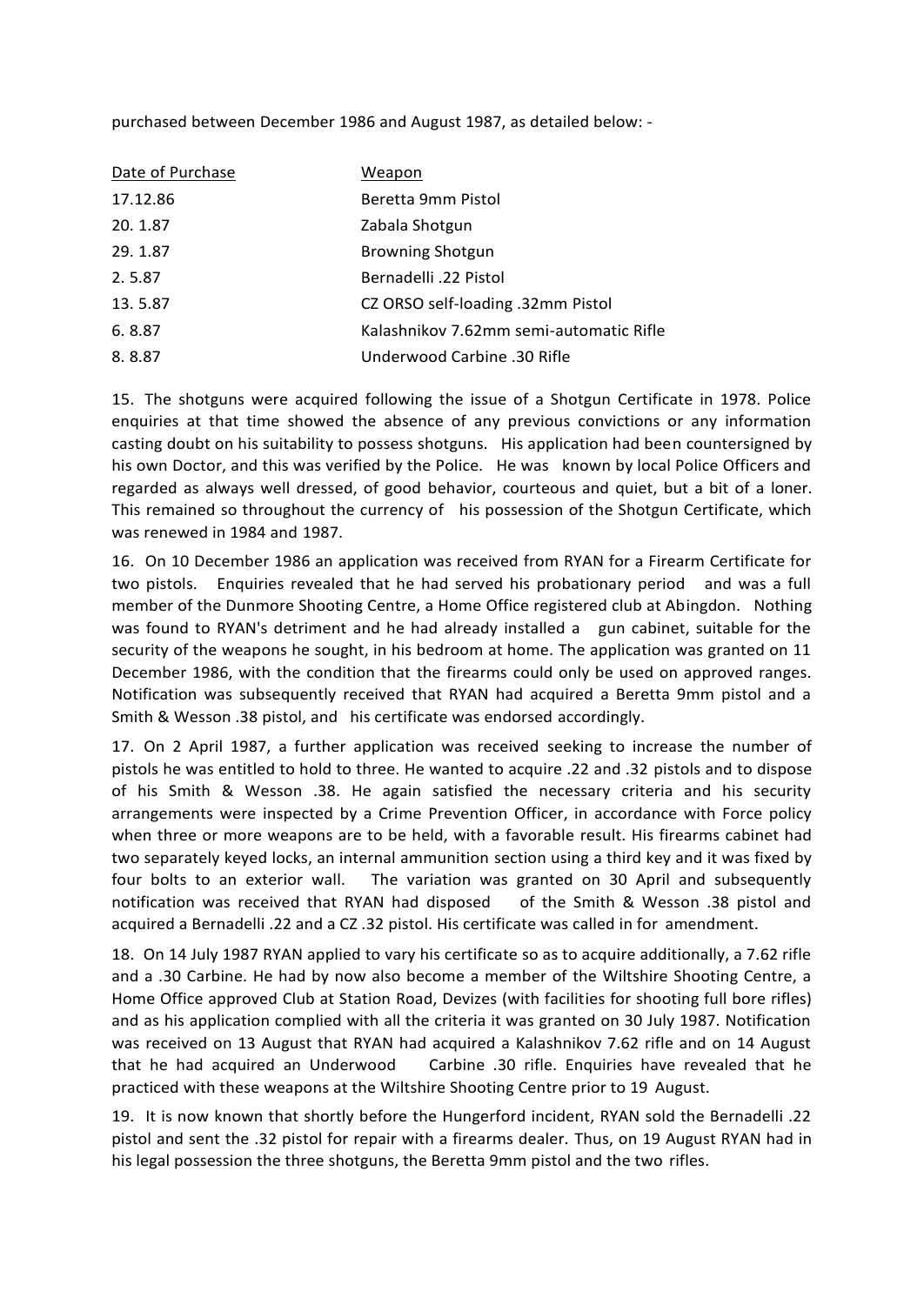20. No adverse information about RYAN's suitability to hold shotgun or Firearms Certificates ever came to police notice, although enquiries since 19 August have indicated that at one-time RYAN regularly carried one or more of his pistols around with him in his car and that he occasionally 'took potshots' at road signs with them. Damage to a road sign in Hungerford, consistent with the discharge of pistols, has since been found.

21. Full details of RYAN's shotgun and firearms applications are shown at Appendix 'A'. **RYAN'S** 

# **ACTIVITIES ON 19 AUGUST**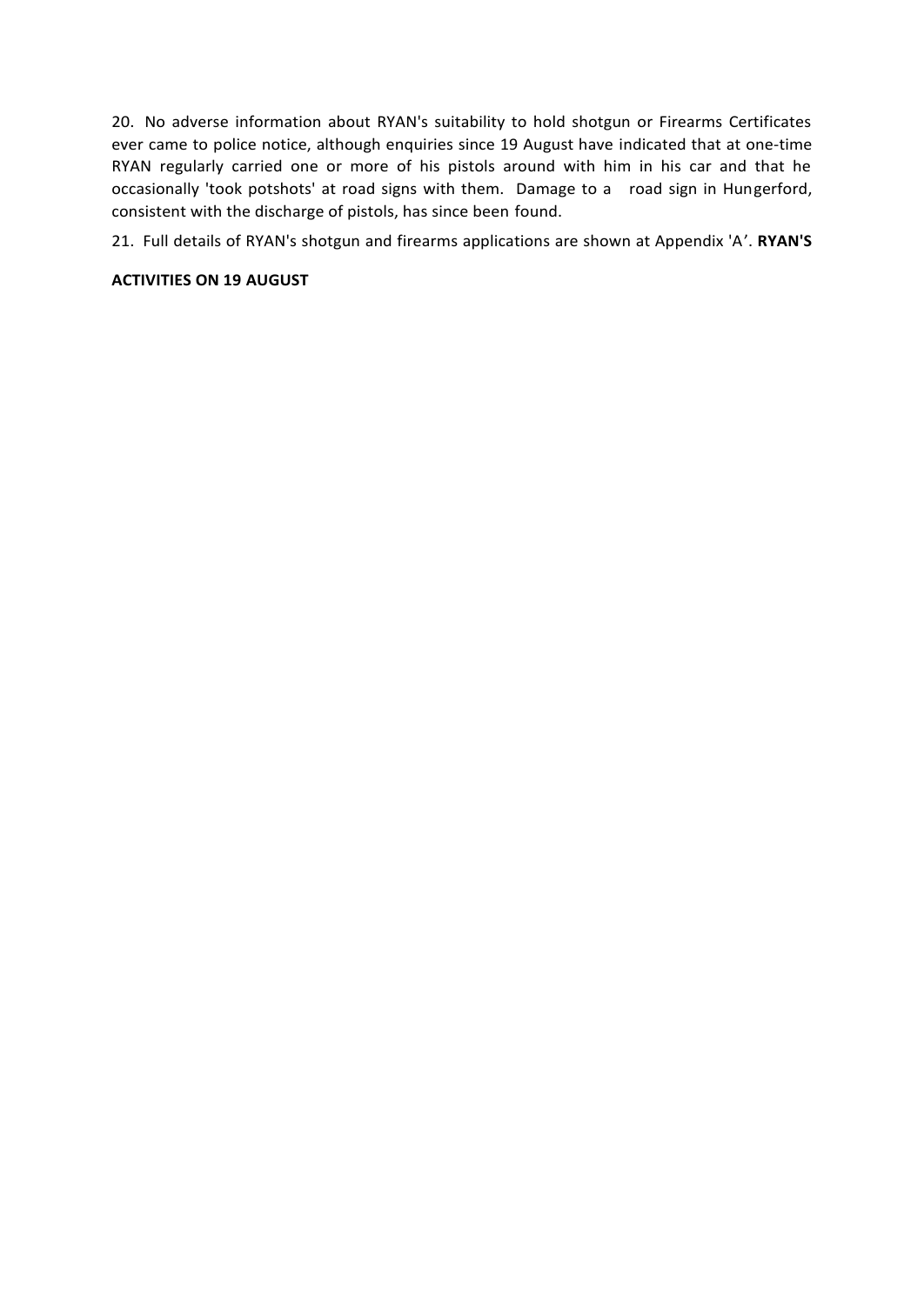### **SHOOTING INCIDENTS IN WILTSHIRE**

22. In order of probable occurrence rather than notification to Police, RYAN's activities started at the Savernake Forest, approximately seven miles west of Hungerford (see map at Appendix 'B') at about 12.3Opm with the shooting of Mrs Susan GODFREY, aged 33, of Reading. Mrs GODFREY had just finished picnicking with her two children aged 4 and 2½ years, when she was abducted by RYAN at gun-point. RYAN took with her from the car a groundsheet which was subsequently found spread out on the grass about 75 yards away. Mrs GODREY was found some 10 yards away from the groundsheet having been shot 13 times in the back with the Beretta pistol. It is possible that RYAN intended to rape Mrs GODFREY and that he shot her when 'she tried to run away, but this has to be speculation- Mrs GODFREY had not been sexually interfered with and the only source of any other evidence is that of the only witnesses - her two very young children.

23. From Savernake Forest, RYAN is thought to have driven eastwards along the A4 back towards Hungerford, stopping at the Golden Arrow Service Station, 3 miles short, at about 12.35pm. RYAN was driving his silver Vauxhall Astra car and at the Service Station he was seen to fill a petrol can with petrol before discharging a weapon (subsequently identified as the M1 Carbine) through a glass screen at the cashier. Remarkably unhurt, the cashier took cover beneath the counter only to be pursued by RYAN who tried unsuccessfully to fire at her at point-blank range. He then drove off towards Hungerford.

## **SHOOTING INCIDENTS IN HUNGERFORD**

24. At around 12.45pm RYAN was seen to return to his home address and go inside the house, slamming the door behind him. His intentions then are open to conjecture because of a lack of eyewitnesses, but it is thought that he then set the house alight with the petrol he had just bought and that he intended to drive off somewhere having ensured his survival kit and three firearms (the two rifles and the Beretta) were in his car. It is of note that his three shotguns were left in the house. It is believed, from the fact that he subsequently shot at his car and from what he later said to Police before he killed himself, that the car would not start. It seems that RYAN then removed the three firearms from his car and almost immediately shot his first two victims, Mr Roland MASON and Mrs Sheila MASON at the rear of their home at 6 Southview. Mr MASON was killed by the Kalashnikov and his wife by the Beretta.

25. Thus, started RYAN's trail of shootings in Hungerford, which are described in the following paragraphs. For ease of reference maps of Hungerford showing his probable route, together with a schedule of dead and injured persons, are attached at Appendix 'C'.

26. RYAN, having murdered Mr and Mrs MASON, first ran eastwards up Southview towards the footpath leading to the Common, shooting and injuring Mrs Marjorie JACKSON and Lisa MILDENHALL. Mrs JACKSON telephoned a colleague of her husband, Mr George WHITE, and asked him to contact her husband, Ivor JACKSON, both of them being nearby, to let him know what had happened. This was to lead to both people being shot subsequently.

27. RYAN then moved on to the footpath leading to the Common. Mr Kenneth CLEMENTS was walking with his family along the footpath and was confronted by RYAN who shot and killed him. Mr CLEMENTS had previously been warned of a gunman, but had disregarded this advice. This death and the following six were all believed to be carried out with the Kalashnikov.

28. RYAN then returned back down Southview, shooting and killing PC Roger BRERETON who had just arrived on the scene and was still seated in his Police car. Whilst PC BRERETON was murdered with the Kalashnikov, it is believed he was first shot with the Beretta.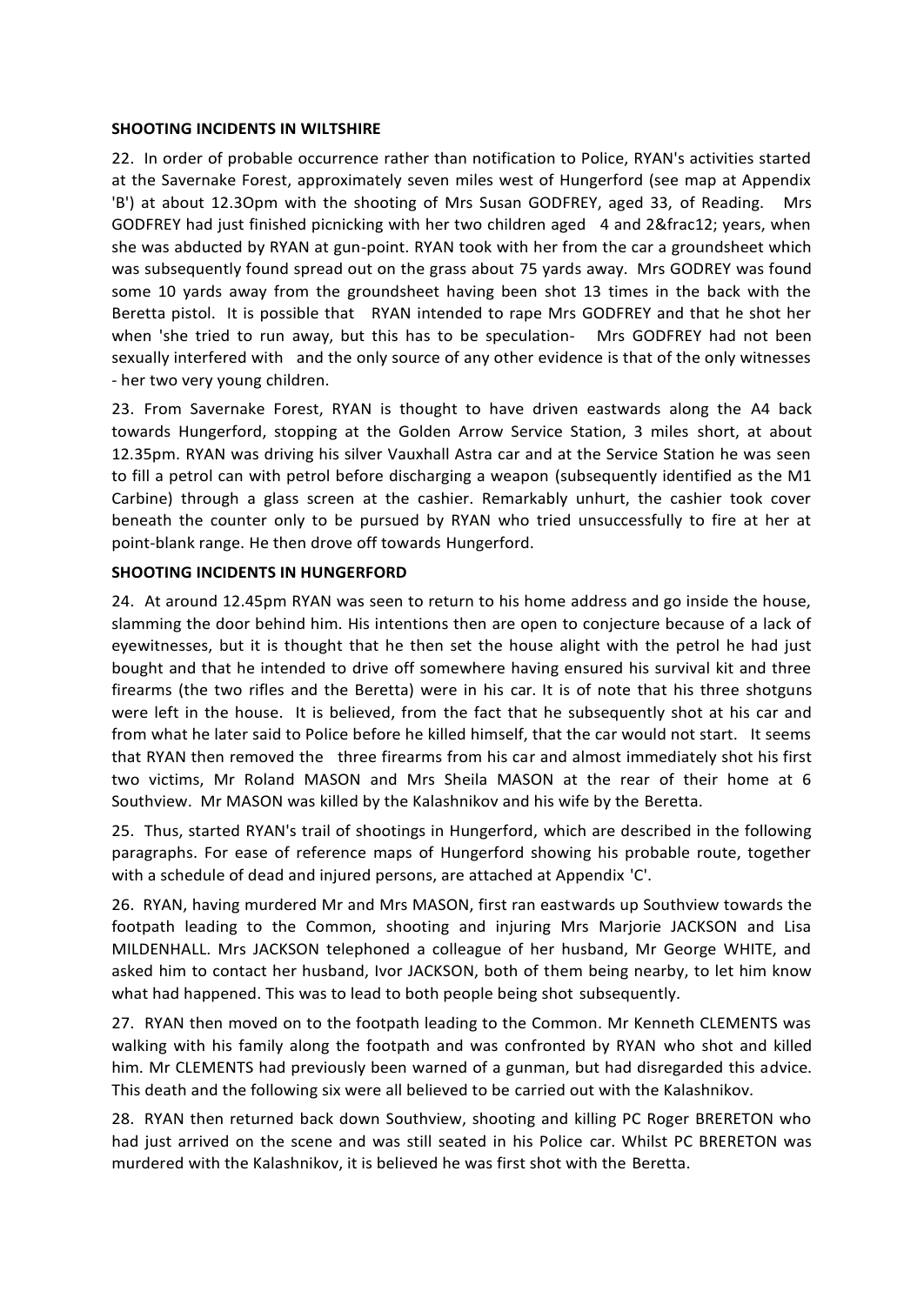29. RYAN next shot at Mrs Linda CHAPMAN and her daughter Alison who had just driven into Southview, seriously injuring both of them. Mrs CHAPMAN was able however, to drive out of Southview without further injury.

30. RYAN continued walking down Southview and shot and killed Mr Abdur KHAN, aged 84, who was in the back garden of his home at 24 Fairview Road, Hungerford. He then shot and injured Mr Alan LEPETIT who was walking along Fairview Road, having been previously warned of the shooting in that area.

31. An ambulance which had been summoned to the scene, had stopped in Fairview Road, before reversing into Southview Road. RYAN shot at the ambulance slightly injuring the attendant, Hazel HASLETT. The ambulance then drove off.

32. At this stage Mr WHITE who had previously been telephoned by Mrs JACKSON, drove into Southview in his Toyota car with Mr Ivor JACKSON as passenger. RYAN killed Mr WHITE and seriously injured Mr JACKSON who feigned death. As a result of the shooting Mr WHITE's Toyota crashed into PC BRERETON's Police car.

33. Mrs RYAN who had been shopping, then drove into Southview and parked her vehicle behind the Toyota. She walked passed both the Toyota and PC BRERETON's Police car, and was shot dead as she attempted to reason with her son.

34. RYAN left Southview by the footpath at the east end of Southview having by this stage killed seven people and injured a further seven in Hungerford.

35. He made his way across the playing fields where he shot and injured Mrs Betty TOLLADAY who was in her home in Clarks Gardens. He continued into the Memorial Gardens where he encountered and killed Mr Francis BUTLER who was walking his dog.

36. RYAN discarded the Underwood Carbine at this point and left the Memorial Gardens, shooting dead Mr Marcus BARNARD who was driving his taxi towards Bulpit Lane. At this point, RYAN initially discarded his Kalashnikov, but then recovered it. It is possible it was by then empty. All subsequent deaths were caused by the Beretta.

37. After walking to the junction of Bulpit Lane and Priory Avenue, RYAN shot Mrs Ann HONEYBONE who was driving along Priory Avenue, slightly injuring her. RYAN then walked up Priory Avenue back in the direction of Southview. At the junction of Hillside Road, Mr John STORMS was stationary in his Renault and he was shot and seriously injured by RYAN. At the same time Mr Douglas WAINWRIGHT and his wife Mrs Kathleen WAINWRIGHT, parents of PC Trevor WAINWRIGHT of Hungerford Police Station, were driving their car in Fairview Road. As they drew alongside RYAN, he shot into the car killing Mr WAINWRIGHT and seriously injuring Mrs WAINWRIGHT.

38. After continuing along the road towards Tarrants Hill, RYAN shot and slightly injured Mr Kevin LANCE who was driving a Ford Transit towards him. He then went to the junction of Tarrants Hill and Priory Avenue shooting dead Mr Eric VARDY who was driving a Ford Transit along Priory Avenue.

39. After leaving Tarrants Hill, RYAN walked via Orchard Park Close into Priory Road where he shot and killed Sandra HILL who was driving her Renault car. He then walked down Priory Road towards the John O'Gaunt School. On reaching number 60 Priory Road RYAN broke into the house and shot dead Mr Victor GIBBS and seriously injured Mrs Myrtle GIBBS, both of whom live at 60 Priory Road. Mrs GIBBS subsequently died from her injuries in hospital.

40. After emerging from 60 Priory Road, RYAN shot at the houses opposite, injuring Mr Michael JENNINGS at 62 Priory Road and Mrs Myra GEATER at 71 Priory Road.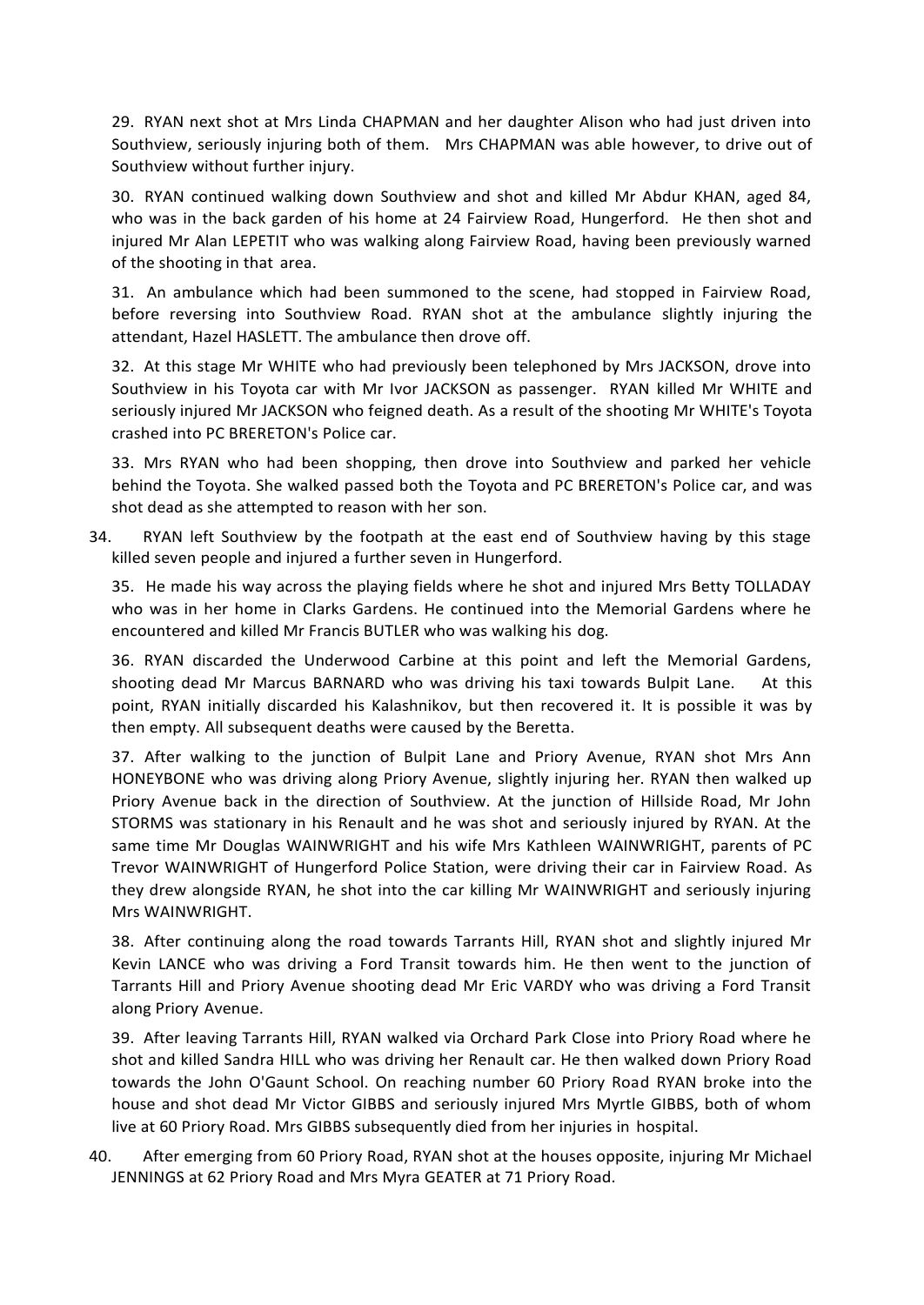41. At this time Mr Ian PLAYLE was driving with his family in his Ford Sierra motor-car. He had earlier been prevented from entering Hungerford from the Common because the gunman was thought to be in Southview. As he rounded a sharp right-hand bend northwards in Priory Road, RYAN fired a single shot and seriously injured him. Mr PLAYLE later died of his injuries. He was the last person to receive fatal injuries.

42. RYAN then made his way towards the John O'Gaunt School shooting and injuring Mr George NOON who was in the back porch of 109 Priory Road. Mr NOON was the last person to be shot by RYAN, at about 1.45pm. RYAN was then seen walking towards the rear of John O'Gaunt School, although his subsequent detailed movements until he was actually seen there by Police at 5.26pm were unknown at the time and even now must be speculative.

43. RYAN used all three of his firearms during his violent acts, firing at least 119 shots in Hungerford - 84 from the Kalashnikov, 34 from the Beretta and one from the carbine. The Carbine was used in Southview without hurting anyone, and it had also been used at the filling station in Wiltshire when again one shot was fired without causing injury. The Beretta was used to kill Mrs GODFREY in the Forest, to kill Mrs MASON (the second death in Hungerford), to injure PC BRERETON (killed by the Kalashnikov), for the last six deaths in Hungerford and the suicide of RYAN, a total of nine deaths. The Kalashnikov was used for the other eight deaths. It is now also known that RYAN was wearing a bullet resistent waistcoat which would have protected him against all but our most powerful weapons, whereas some of his bullets had the capacity to pierce armour.

# **POLICE RESPONSE INITIAL RESPONSE**

44. The first notification to the Police of RYAN's activities came from a '999' call at 12.40pm to Newbury Police Station reporting the shooting incident at the Golden Arrow Service Station. This was confirmed by a telephone call from Swindon Police five minutes later. Two Traffic cars, one driven by PC Roger BRERETON, and a Panda car from Hungerford containing Sergeant RYAN and PC MAGGS were directed to the A4 to keep observation for the silver Vauxhall Astra involved in the filling station shooting. At this stage Police had no knowledge of the shooting at Savernake Forest.

45. The second Traffic car driven by PC WOODS contained a personal radio, via which at 12.47pm he heard the transmission from Newbury of details of the first of the '999' calls relating to the shootings in Southview, Hungerford, and he relayed this information to PC BRERETON via VHF. The Officers agreed directions of approach. PC BRERETON was more familiar with Hungerford than PC WOODS. As PC BRERETON drove towards Southview he fell in behind the local Police Panda car containing the Hungerford Sergeant and Constable. The Sergeant indicated by hand signals his intention to approach one way, and that PC BRERETON should go in from the other direction. This would have achieved two mobiles with three Officers on one side of the reported shootings in Southview, and a mobile with PC BRERETON on the other, effectively containing the scene. At this stage it should be stated that two separate prime local witnesses, Miss HALL (an Air Hostess) and L/Cpl HARRIES, have both said that they were not initially surprised at hearing gunfire, as this was not unusual from the Common.

46. The Officers had no means of knowing that RYAN was moving around the area, nor even that he was killing people. All they knew was of a report of 'a shooting'. PC BRERETON entered Southview, a narrow lane leading to Hungerford Common. RYAN emerged suddenly and shot the Officer four times (a total of twenty-four bullets entered his car). Just prior to Police Constable BRERETON's radio call that he had been Shot, the controller in the Force Control Room had issued a clear and authoritative warning to all mobiles about firearms and to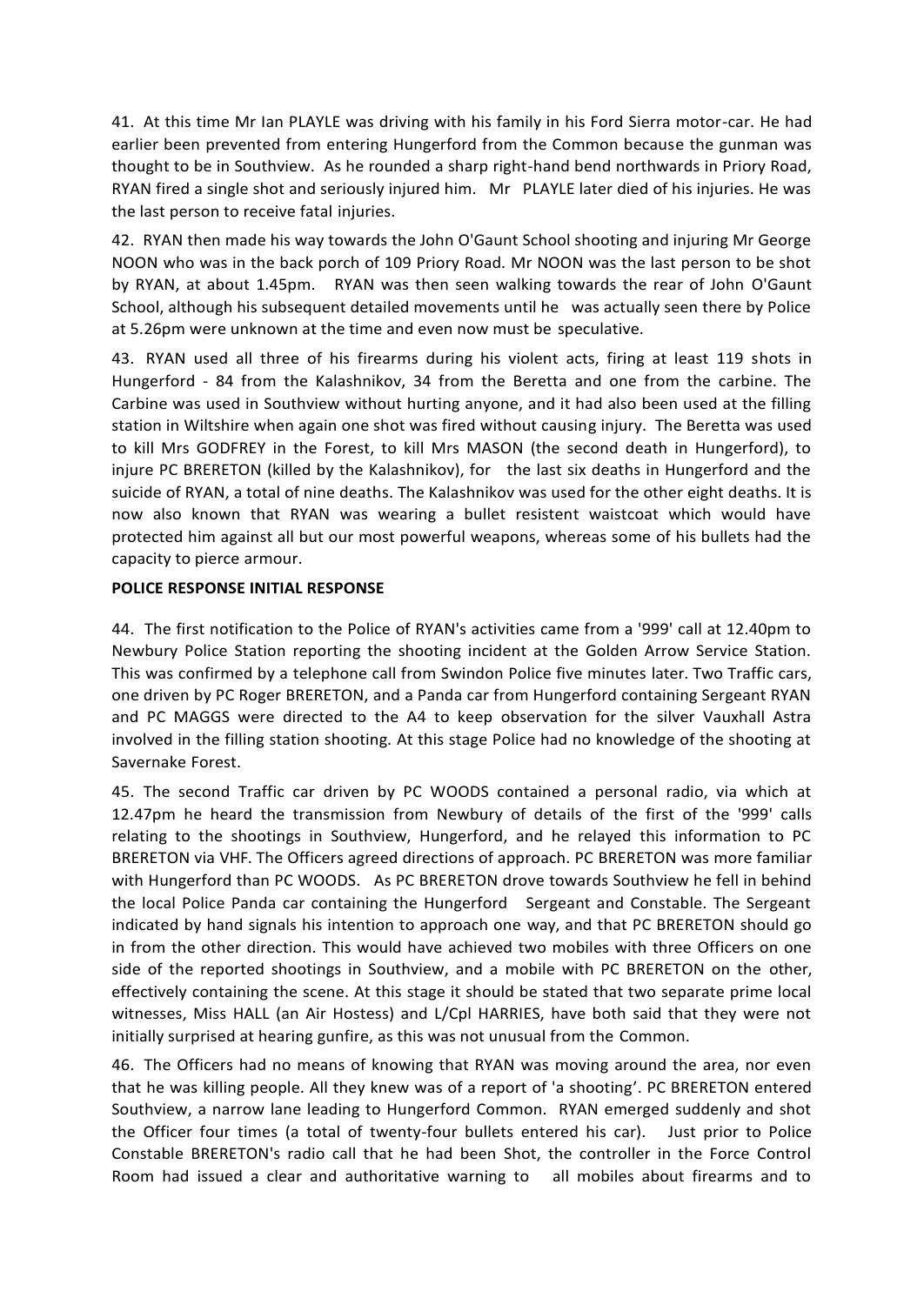exercise maximum care.

47. Recordings at Newbury public telephone exchange show that in the 98 minutes between 12.4Opm when the exchange recorded the first emergency call of the shootings, and 2.l8pm, a total of 83 '999' calls were routed to Newbury Police Station and 22 calls to the Ambulance and Fire Services Indeed, in the 24-hour period from noon on Wednesday, the Newbury Telephone Exchange, which normally handles 300,000 calls each day, recorded that a further ½ million calls were attempted. The '999' and normal telephone systems were totally swamped and unable to cope.

48. It is now known that RYAN's first victim in Hungerford was shot at about 12.47pm and the last at 1.45pm, a period of 58 minutes. It is clear that some '999' callers, when able to enter the '999' system, were reporting RYAN's shootings to Police up to 40 minutes after they had ceased, but reporting them as if current at that time. Other calls referred to incorrect locations.

49. The first Officers to arrive, those from Hungerford and the two Traffic Department mobiles, were in the Southview and Hungerford Common areas at about 12.55pm. Their immediate intentions were to attempt to locate the gunman whose identity then was unknown, and then as it proved necessary to obtain medical assistance for the injured, and to urge members of the public to take shelter. These aims were achieved with considerable success, in spite of the fact that many Police Officers came under fire from RYAN before he moved rapidly on. (Apart from BRERETON, Sergeant RYAN and Police Constables WOODS and MAGGS were positively fired at, and a further six were in areas at which shots were being fired). However, without reliable information on sightings, the few Police Officers available in such an isolated and rural area were unable to prevent any of the subsequent deaths in the 58 minutes of the shootings as the gunman moved rapidly and randomly over a relatively wide area. It was not until about 1.25pm that Police received positive indications of RYAN moving away from the Southview area, and subsequent conflicting reports made the task of plotting his movements and redeploying personnel extremely difficult.

50. By 1.10pm uniformed Officers from Newbury, including an Inspector, were in Hungerford. Many dead and injured were already visible in the streets around the Southview area. Reports of bursts of fire were continuing. The first Police Officers were deployed to set up road blocks to prevent further public entry into the danger zone, to try to contain or at least monitor the gunman and to clear the public from the streets. The local Police response continued with the arrival of the Sub Divisional Superintendent and more Officers.

51. The local response was backed up with an intense build-up of resources directed from Headquarters. By 1.08pm personnel of the Operations Department and their equipment were en route to Hungerford, where 48 armed Officers were eventually deployed. The first armed Officer arrived at about 1.2Opm and was deployed on foot. He was followed by a second armed Officer at 1.28pm who was deployed to the same point. By 1.45pm the Force helicopter, temporarily grounded for repair, was airborne over Hungerford having picked up the first armed Officer to provide a better observation platform. The helicopter was of invaluable assistance in directing Officers on the ground and members of the public to safety through its loudspeaker system. It is believed, but cannot be proved, that it was the activity of the helicopter which caused RYAN to seek refuge in the school, as opposed to further killings in the town or making his way into open country. By 2pm five other armed Officers were deployed on foot and by 2.15pm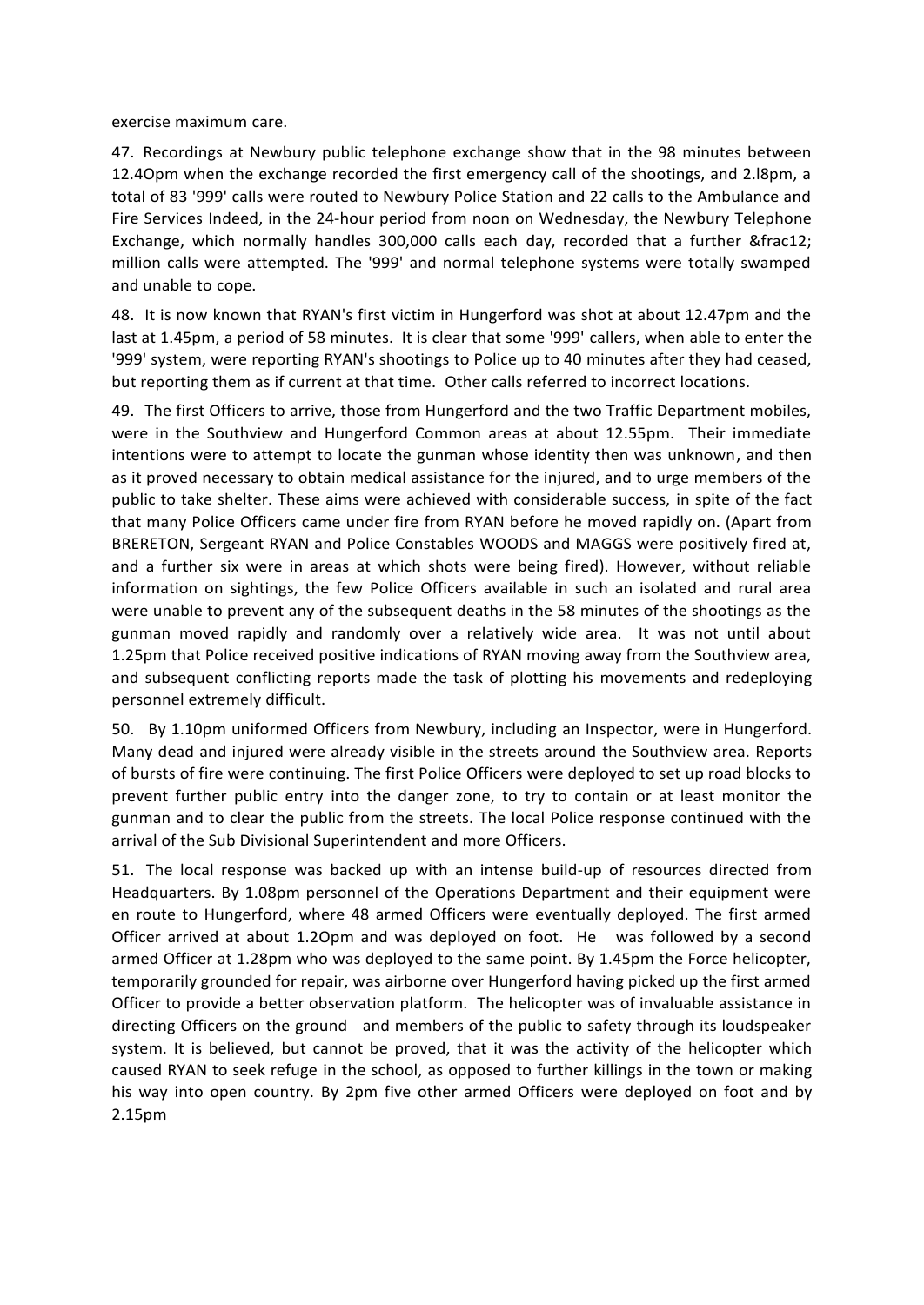the remainder of the Support Group had arrived. Command resources, including the Chief Constable, Assistant Chief Constable, (Operations) and Senior Operations Department and CID Officers, supported by communication facilities, arrived before 2pm. Officers of Divisional Police Support Units totaling 67 in number were directed to Hungerford by 2.25pm and this build-up continued in the following hours.

# **POLICE RESPONSE FOLLOWING SHOOTINGS AND PRIOR TO RYAN'S CONTAINMENT**

52. The problems facing the Police - and indeed, all the emergency services - continued to be immense despite the steady build-up of resources. Since 19 August it has become known how many shootings occurred and over what period of time they took place: this information took a team of 44 Detectives over a week to assemble and even now everything is not clear. Of course, the most needed information at the time was the immediate location of the gunman and his apparent intentions, but inaccurate and misleading sightings continued throughout the afternoon. From 2.15pm onwards nine reports were received in respect of several different locations now known to be incorrect, including the possibility that he was still in one of the houses at Southview. Examples of other 'sightings' were in relation to Hungerford Common at 2.17pm ('man with rifle' -turned out to be the Press with a video camera), Mackim Close at 3.15pm ('man with rifle'), the canal bank of the Kennet and Avon canal north-west of Hungerford at 3.20pm ('man running along bank') and Upper Eddington Road, A338 north of Hungerford at 4.18pm ('two shots heard'). These 'reports' conflicted with one of no greater credibility (at the time) that he had been seen in the vicinity of the John O'Gaunt School.

53. The Thames Valley Police facilities available to receive the massive amount of information coming in, to manage that information and to enable action to be taken consisted of the following:

a. A one room Police Station at Hungerford, with two telephone lines on an internal Force network and a local personal radio network operated from Newbury. (As mentioned above, this Station is currently being rebuilt and should be completed this year.)

b. A small Sub-Divisional Control Room at Newbury Police Station, at which two Officers (with a third assisting) working under a Senior Officer had the problem of receiving all emergency and other calls from Hungerford. Transmission of signals between this Control Room and Divisional personnel is via three base stations (at Greenham Common, Newbury Hospital and John O'Gaunt School, Hungerford), each necessary to provide UHF radio cover for the Sub-Division, albeit incomplete due to the 'dead' areas that still exist. Whilst the controller can transmit on all three channels simultaneously or separately by operating the appropriate 'select' button, all incoming messages are received by the one controller through one loudspeaker, allowing only one incoming transmission to receive attention. VHF communication could only be used as an alternative to - not together with - UHF communication. To add to the controller's problems of selective attention, the room is also the reception point for exchange telephone lines, and is the site of the message switch. (A new Divisional Control Room is due to be built at Wantage, starting this year).

c. An outdated Headquarters Control Room at Kidlington, with inadequate equipment and accommodation to take effective command required of an incident of this magnitude in a relatively isolated area. (A new Force Control Room is due to be built, starting April 1988.)

54. The communications difficulties were exacerbated by the unprecedented demands being made on that day on the public telephone network in Hungerford. It became so swamped that it was completely unable to cope, and this of course influenced the Police ability to use lines additional to the internal Police network. At 6.45pm British Telecom - who gave valuable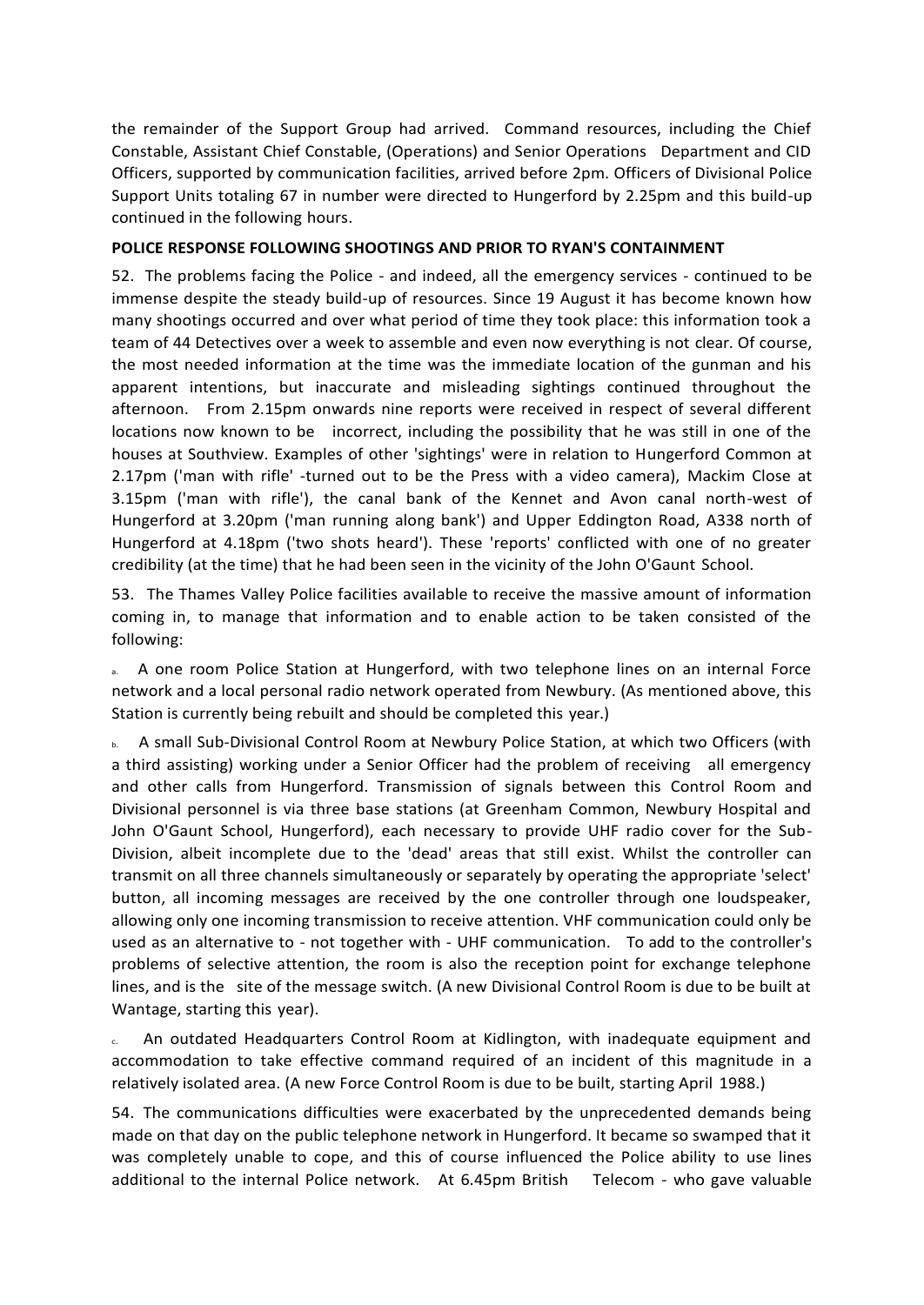support to Police in providing extra facilities - took the decision to 'blank out' significant parts of the Hungerford telephone exchange so that Police telephone numbers faced less competition for the remaining exchange facilities. This remained so until 10pm.

55. Of crucial assistance to Senior Officers were thirteen Vodaphone cellular telephones; seven came from the Force's holding, the remaining six were lent to Police by Racal Vodaphone for use at the incident. One of these subsequently became the only permanent telephone link between Hungerford and the Force Control Room when the command pod arrived. However, just like the overloaded telephone exchange, so it rapidly became impossible to make or receive calls on the Vodaphone sets because of over-demand on the cellular system by the Press. When the extent of the over-demand was appreciated by Racal Vodaphone, and of the importance of the system to Police command, at 7.05pm Racal 'blanked out' the numbers of Vodaphone subscribers in the area other than the 'blocks' of numbers within which the Police numbers were located. This had the effect of significantly reducing pressure on the cellular system in the area, but of course also deprived the Police of the use of their own cellular telephones. This remained so until 9.30pm.

56. It was decided at an early stage that the Headquarters Control Room would have primacy in controlling the incident and all information coming into Newbury was passed by means of an open internal Police line to Kidlington. The Control Room then managed the incident through its VHF channel, HU, covering the south of the Force area. There is no force wide channel (the Force only has three operational channels) and it was only possible to dedicate a unique channel to the event by diverting all other routine radio messages on to the southern channel HT which is kept for PNC checks. This resulted in all routine messages in the southern part of the Force coming into competition with PNC checks and routine motorway radio traffic on the one HT channel.

57. At Hungerford Police Station contact with either Newbury or Headquarters Control Rooms was extremely difficult, with the two telephone lines being totally inadequate for the mass of traffic required. Radio communication by VHF channel HU was possible but such was the pressure on the air-time there was no opportunity without another channel for command discussions or for decisions to be effectively co-ordinated- Eventually it became possible to dedicate one of the two Force internal telephone lines as a permanent link with Headquarters Control Room.

58. Difficulties were also encountered with getting a Mobile Communications Vehicle to the scene, as the Immediate Response Vehicle had just become defective. This was an unusual and most unlucky misfortune; the Force communications vehicle is excellent and normally instantly available. After a short delay, an older replacement vehicle was despatched and this was quickly followed by a Command Pod to provide full base station facilities later on. The significance of these delays was highlighted by a second factor, namely that the number of radios with the National Firearms Channel 76 issued to the Force proved insufficient for an emergency of this magnitude. Thus, some of the Firearms Officers deployed did not have a channel 76 set and this caused communication problems during the 'searching' and 'containment' phases.

59. With this lack of technological support, the Officers at the scene continued very effectively with their tasks of ensuring members of the public took cover, providing medical assistance to the injured and trying to locate RYAN. Roads were physically blocked to ensure RYAN could not leave the area in a vehicle. Cordons were maintained to ensure that the area south of Park Street and west of the High Street was kept as 'sterile' as possible, although as stated above some calls suggested that the gunman was outside that area and indeed, for some long time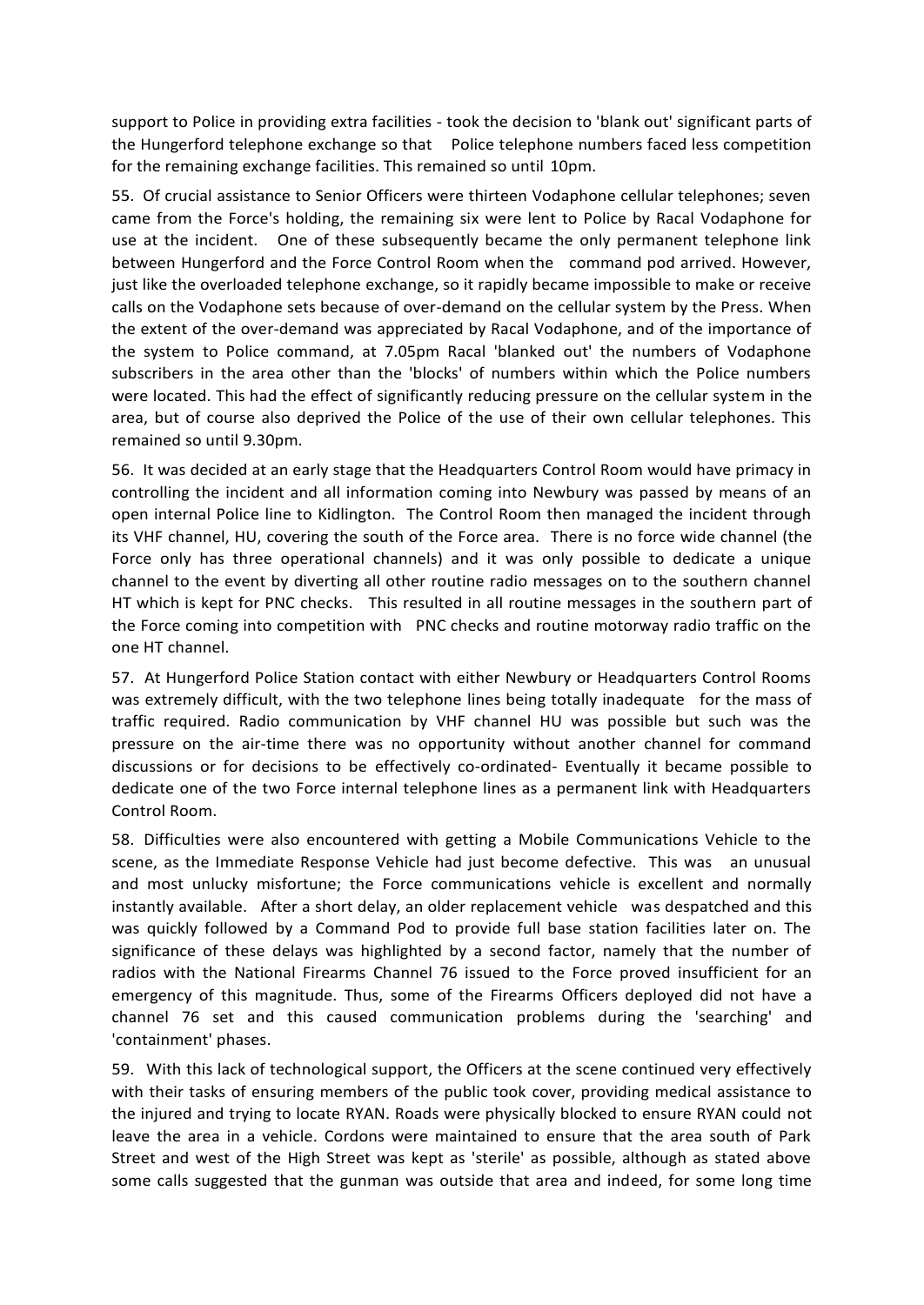there was no knowing whether RYAN was still in Hungerford at all.

60. Members of the Support Group, the Force's Tactical Firearms Team, were deployed to various locations within the sterile area to observe and watch for any movements of the gunman. It was at this time impossible without the facility of armoured vehicles, which Thames Valley Police do not possess, to allow a sweep search for injured and dead persons because of the risks involved. Such a vehicle would also have been invaluable in reconnoitring the area. At 2.20pm the Metropolitan Police were approached for the loan of two armoured Land Rovers (a loan rapidly agreed to and gratefully received) and these arrived at 4.10pm. They were immediately used under Thames Valley Police command to bring the only known remaining injured member of the public to safety. It later transpired that there was one other injured person who, unknown to Police, was uncared for and she was subsequently removed by ambulance to hospital when RYAN had been located.

61. As the afternoon continued information suggesting that the gunman was at the school was firmed up, although it was still far from clear how reliable this was. At 4.40pm shots were heard from the vicinity of the school, and at 5.15pm a shot was heard which had definitely come from the school. It is thought that several shots were fired during the afternoon by the gunman at the Police helicopter, and possibly other Press helicopters flying over Hungerford: the shots heard at 4.40pm and 5.15pm may have been some of them. The Police Firearms Team moved in to contain the school.

# **POLICE RESPONSE DURING CONTAINMENT PHASE**

62. As soon as it was confirmed that the gunman was at the school, a team of Police Officers with the Fire Brigade and Ambulance Service personnel attended Southview to extinguish fire at 1-4 Southview - the fire started by RYAN had spread during the early afternoon to all four houses in the terrace. Police also secured the area for Police forensic purposes.

63. Back at John O'Gaunt School a rifle, subsequently identified as the Kalashnikov, was thrown out of a third-floor window at 5.25pm, and one minute later a man was seen inside the window A dialogue with the man began. By 6pm containment around the school by armed Officers was complete, and an outer cordon had also been established.

64. A Sergeant from the Support Group kept up the dialogue with the man, who confirmed that he was RYAN and started to talk about himself. He stated that he had an Israeli fragmentation grenade and a handgun. He appeared rational, and gave the impression initially that he was thinking of giving himself up. He shouted that "none of this would have happened" but for the Policeman (meaning PC BRERETON) coming on the scene, although by then he had already killed three in Southview, and his (RYAN'S) car not starting. He expressed regret about the death of his mother and his dog and said of having killed all the others, "It's funny, I've killed all those people but I haven't the guts to blow my own brains out".

65. At 6.52pm a single shot was heard coming from the school and subsequently RYAN failed to respond to questions. Because of the uncertainties about RYAN's weapons, whether in fact he had killed himself, the possibility of traps, or even if others were with him, an armed operation involving the two armoured Land Rovers was carefully planned and finally at 8pm it was executed. At 8.10pm Police entered the third-floor room where RYAN had been seen, and he was found slumped against a wall by a window. dead, having shot himself through the head with his Beretta pistol.

## **THE AFTERMATH**

66. The emergency response now gave way to the twin tasks of supporting the people of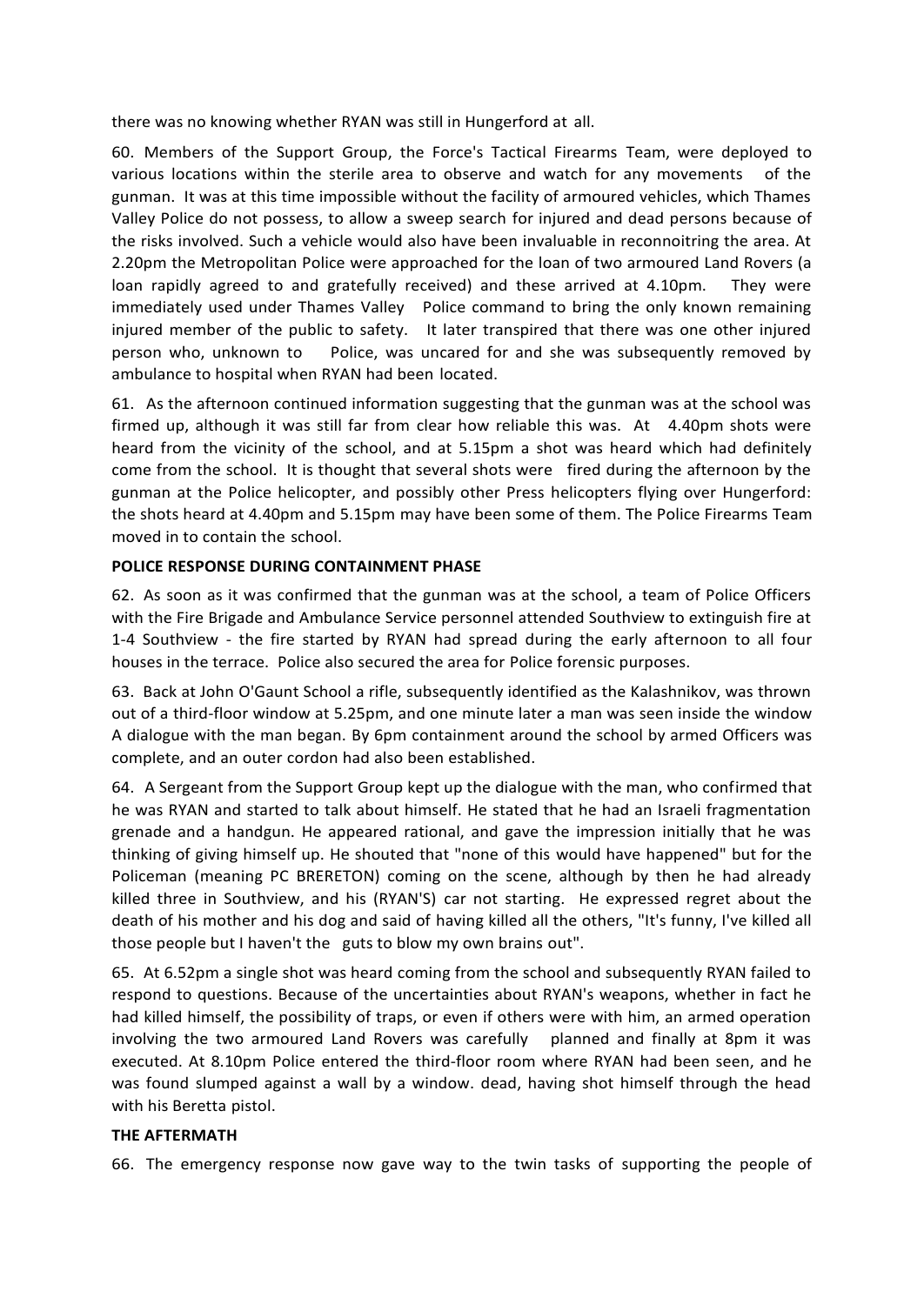Hungerford and the massive task of investigating the incident. Control of the immediate areas of the shootings was secured so as to exclude all activity, notably the Press, and enquiries were carried out to locate next of kin and witnesses. A sweep search of a large part of Hungerford was carried out to ensure that everyone was accounted for and that no injured or dead person had been overlooked. The Casualty Bureau, which had been opened at Kidlington from 3pm received the many incoming calls from anxious members of the public and operated continuously for 48 hours, receiving 904 enquiries.

67. Activity continued for several days as the Police investigation uncovered the full implications of the tragedy. A CID Major Incident Room was set up at the Force Training Centre, Sulhamstead, utilising the AUTOINDEX computerised crime investigation system (HOLMES is still in the process of being acquired by the Force). A massive stressful task faced the Scenes of Crime and Coroner's Officers in covering the many bloody scenes, dealing with the bodies of the deceased and recovering the many items of evidence. Fifteen vehicles were removed for examination - in which approximately 78 bullet holes were found - and a large number of other exhibits were recovered from the various scenes. Enquiry teams visited all the injured persons and known witnesses and house-to-house enquiries were carried out to seek further evidence of what had occurred. Overall a total of 55 CID and other specialised Officers were involved for two and a half weeks in bringing the investigation to a satisfactory conclusion.

68. The Press were much in evidence and three full press conferences were held. Both the Prime Minister and Home Secretary visited the scene, and the situation was explained to them by Officers who had been involved. Funerals of all the deceased were subsequently held, each one being attended by a Chief Officer of the Thames Valley Police.

69. A substantial Police responsibility following the incident has been the handling of stress in respect of many Officers connected with the events. Stress has manifested itself not only in those close to the shootings in Hungerford, but also in other Officers (such as those in Control Rooms) who had an awesome responsibility during the early stages. Outdated equipment and the overall shortage of manpower within the Force were no doubt factors which made the task much harder for all Officers on the day, factors which have now heightened their stress level through the sadness that some of them feel at the appalling death toll revealed. Stress Counselling has been made available by the Force to all of those involved, through the offices of the Force Welfare Officers and involving the services of a professional counsellor, Dr Peter AGULNIK, a Consultant Psychiatrist of Littlemore Hospital, Oxford. This will be a long-term problem, but it is well in hand.

70. An Inquest was held by HM Coroner for West Berkshire, Mr Charles HOILE, at Hungerford on 24, 25 and 28, 29 September. In his summing up, before the Jury retired, he said:

"I would think there may be two areas where your minds might well be moving towards - if there is anything you can suggest to prevent similar fatalities. Clearly the response of the Police is an important matter and how quickly that came about. I would like to say this, that we as a nation, community, cannot have it both ways, by that I mean we cannot insist upon an unarmed Police Force and at the same time expect that Police in an emergency of that sort to become armed and become available at 'the drop of a hat'. We have got to accept the fact that we have got to pay for the privilege of having a Police Force which is -if you like - on our side, not threatening us, an important part of our liberty. Most people would be very reluctant to say do away with that.

So far as the Police response, leaving aside the armed branch of the Force or that part of the Force which can become armed, the response of the Police obviously is pretty prompt because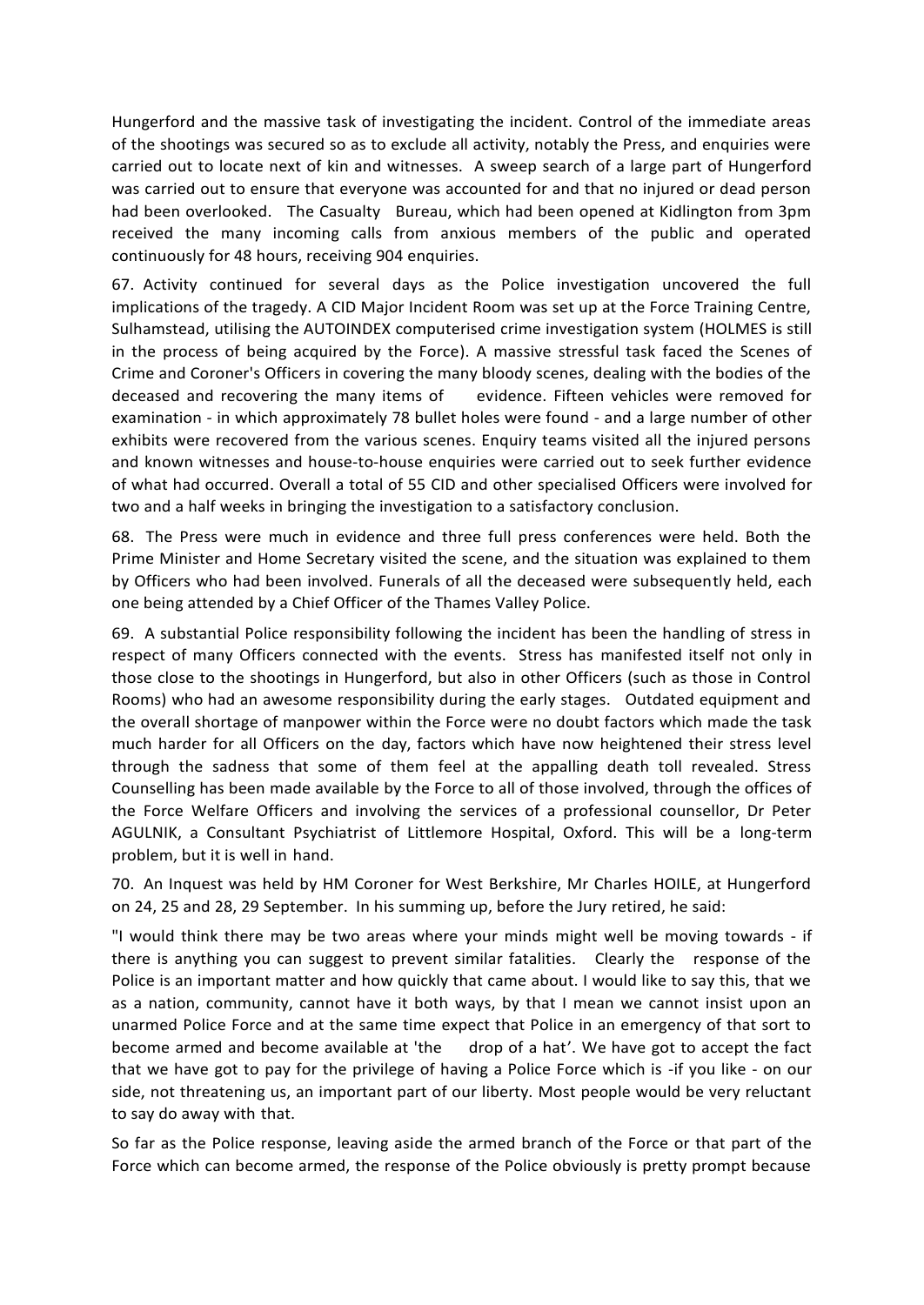quite clearly one of the first people to be killed was PC BRERETON answering the call and he was not alone he was with another Officer in another vehicle and two other Officers who were local Policemen called to the emergency. Looking at it from that view their response would be difficult to fault. There is then a gap because the whole character of the occurrence changes from being that of a domestic quarrel, the whole thing changes to something which is absolutely unprecedented, something which we in this county and in the whole country - a man going beserk and killing.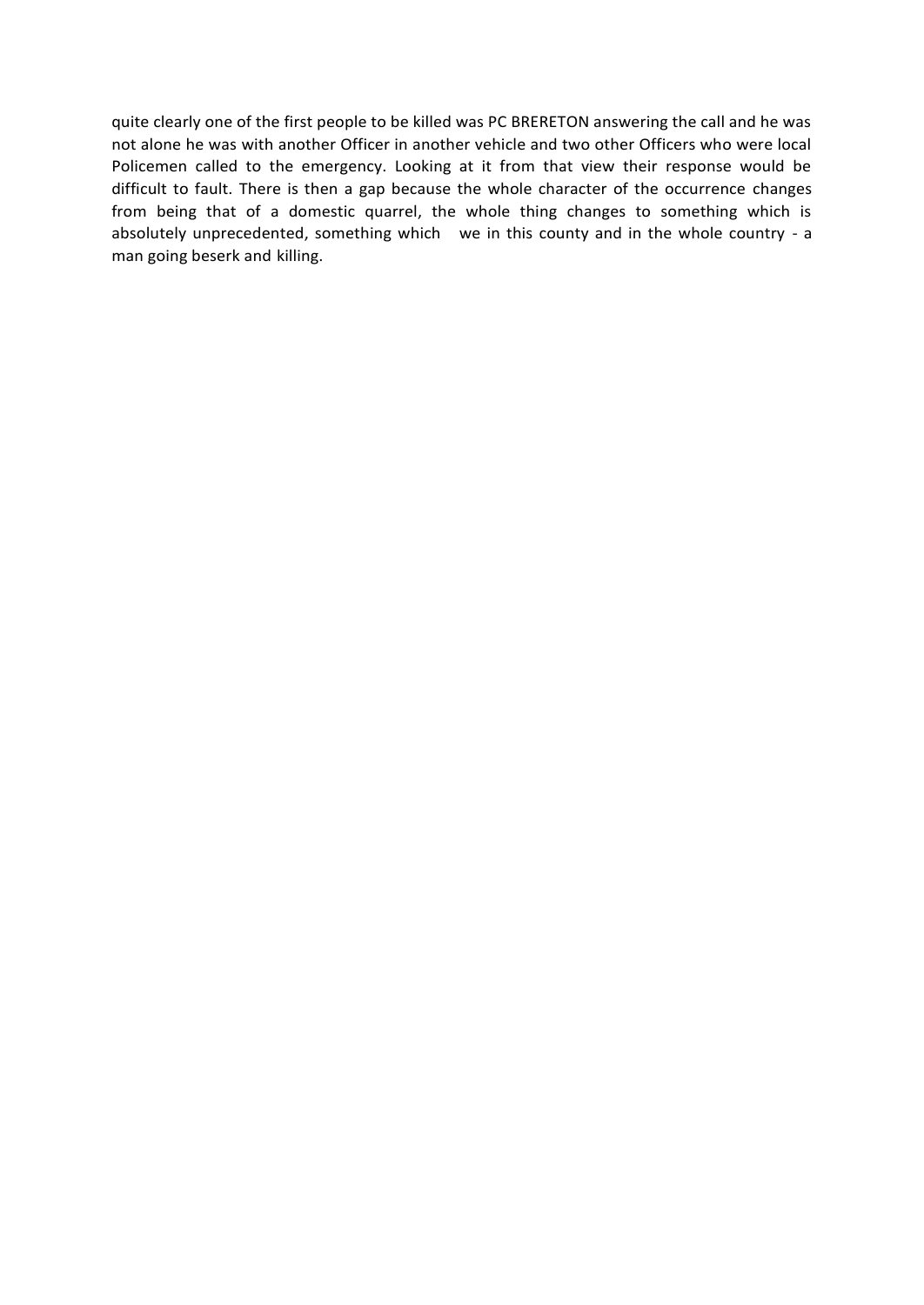The other thing that you may be thinking about is the question of firearms and you will remember that this is a matter which has already exercised the mind of the Home Secretary."

The Jury returned the predictable verdicts and commended various people, including PCs BRERETON, WOODS, MAGGS and Sergeant RYAN. They made only one recommendation to the Coroner, which he accepted, namely:

"The Jury felt that semi-automatic weapons should not generally be available and that an individual should not be allowed to own an unlimited quantity of arms and ammunition. However, knowing that this subject is under review by the Government, the Jury makes no detailed recommendations."

71. One complaint against Police has been received in respect of the incident. Mrs Elizabeth PLAYLE, the wife of the deceased Mr Ian PLAYLE (who was the Clerk of the Justices for West Berkshire) has complained that whilst approaching Hungerford with her husband and two children in their car, they were stopped by plain clothes Officers at Hungerford Common and turned back. The basis of her complaint is that because they were given inadequate information about what was happening, they then made their way to Hungerford via another route, entering via Priory Road, where her husband was shot. She has also complained that she was given inadequate assistance by the Police in relocating her two children after they became separated at the scene of the shooting. The complaint has been recorded under Section 85 Police and Criminal Evidence Act 1984 and Chief Superintendent M HARLAND, Hampshire Constabulary, has been appointed the Investigating Officer. It is being supervised by Mrs VICKERS of the Police Complaints Authority.

## **CONCLUSIONS**

72. The Hungerford incident is quite unprecedented in the British experience and we can but hope no similar incident will ever occur again. Not only was it more violent and unpredictable than anything previously encountered, but it also occurred at a location which could hardly be more remote. Given these circumstances the Police operation went well.

73. The limitations imposed on the Force by the lack of manpower and equipment could certainly have become a relevant factor had RYAN not been traced and contained rapidly. No Force, even with the most up-to-date equipment, would have been able to handle the vast flood of varied and sometimes contradictory information coming in during the early stages. However, as the incident continued on into the early evening the lack of good communications equipment and accommodation started to become significant and this might have had serious consequences had the operation become protracted. Much of the success of the operation is due to the proficiency and initiative showed by many individual Officers, some of whom showed great courage.

74. Force communications are due to be upgraded in the early 1990s by the introduction of a Command and Control system which will comprise a computerised incident logging facility, new radio and telephone control equipment, an integrated communications network, properly designed and provided Control Rooms and additional VHF radio channels. Had this planned system been in operation on 19 August, co-ordination of the Police response would have been far easier to manage. Each Division is to have its own dedicated VHF channel which, together with all the local UHF schemes, will be controlled from a Divisional Control Room. All requests for Police action and the deployment of local resources will be dealt with in one place. Controllers at the Force Headquarters Control Room, at present provided with obsolete equipment and lacking access to any of the many Force UHF radio schemes, will have the ability to control any radio channel within the Force. This, together with the management information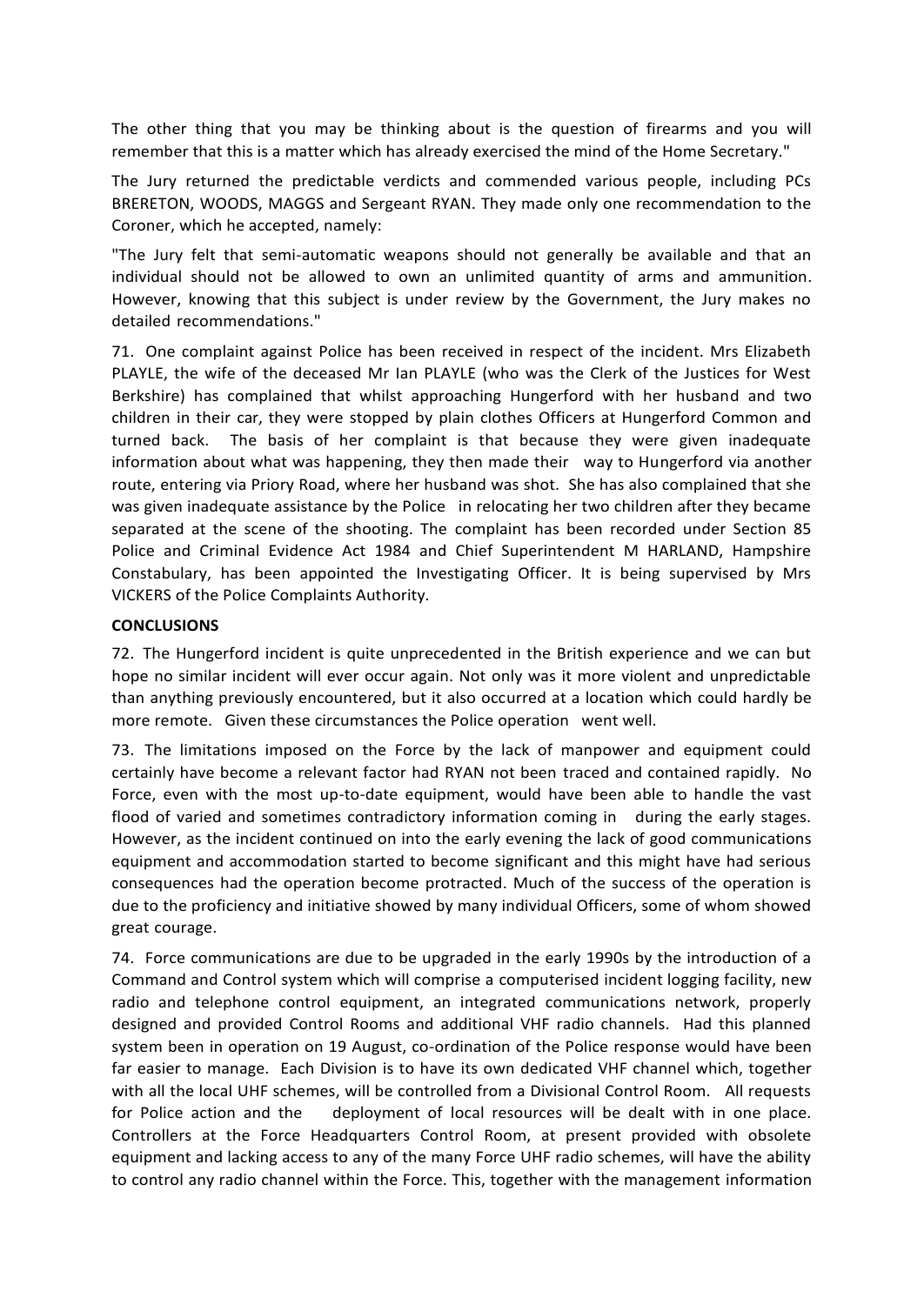available from the Command and Control computer, will enable the Chief Constable and his senior management team to deal more effectively with any incident. A necessary prerequisite to these plans is the provision of 8 VHF radio channels (3 more than at present): one for each Division; one for motorway control and one for major incident and emergency use. The need for more personal radios channelled to the firearms channel 76 is already being dealt with.

75. The following three issues, which have not been covered in any depth above, also need to be addressed:

### **(a) Private Helicopters**

Whilst the invaluable benefits of the deployment of the Force helicopter have been mentioned, it must be said that its use was significantly impeded on occasions by the use of other helicopters hired by the Press. The first was sighted at 3.30pm. It was not only a distraction for the Pilot of the Police helicopter, but it was necessary that its Pilot was advised that he was flying within firearm range It is thought that RYAN did fire a number of shots at helicopters. Transmission of a warning by Air Traffic Control, RAF Benson, to the Press helicopter produced no response. It flew within an estimated 75 metres of the Force helicopter. The Press helicopter finally moved away, only to be replaced by another. Radio contact was not possible with the Pilot of that machine either. By 4.10pm four further helicopters were flying over Hungerford at heights between 800 and 1,500ft despite a ban by then imposed by the Civil Aviation Authority on flying below 3,000ft within a 2.5-mile radius of Hungerford for aircraft other than the Force helicopter.

The noise from all these helicopters seriously disrupted Police operations on the ground. Armed Officers placed in containment around John O'Gaunt were unable to hear radio transmissions and their progress was slowed. Later negotiation between Police and RYAN was frequently interrupted.

It may be appropriate for representations to be made to the Civil Aviation Authority to review regulations governing methods of operation with a view to Police Aviation Units having air space priority in such circumstances, and the provision of a wavelength for air to air communications with a Police aircraft in the absence of Air Traffic Control communication.

#### **(b) Armoured Police Vehicles**

The facility to effect the rescue of a seriously injured man from 109 Priory Road, Hungerford, and later to deploy armed Officers within range of RYAN's firearms was invaluable, but could not have been achieved without the aid provided by the armoured Land Rovers of the Metropolitan Police.

As stated earlier, if a Senior Officer had been able to enter the area to assess the situation, the Police task would have been immeasurably easier.

Such vehicles - two for a Force of the size of Thames Valley Police with its level of deployment of armed Officers in response to protection and firearms incident duties - are clearly needed. Protected vehicles will need to be equipped to carry out a number of functions:

- i. Casualty evacuations.
- **ii. Accommodation for armed Officers being deployed within range of firearms.**
- iii. Reconnoitring an area where firearms are being used.
- iv.Public Order duties when the Police response is to a disorder that contains elements discharging firearms or other lethal missiles.
- **(c) Firearms Legislation**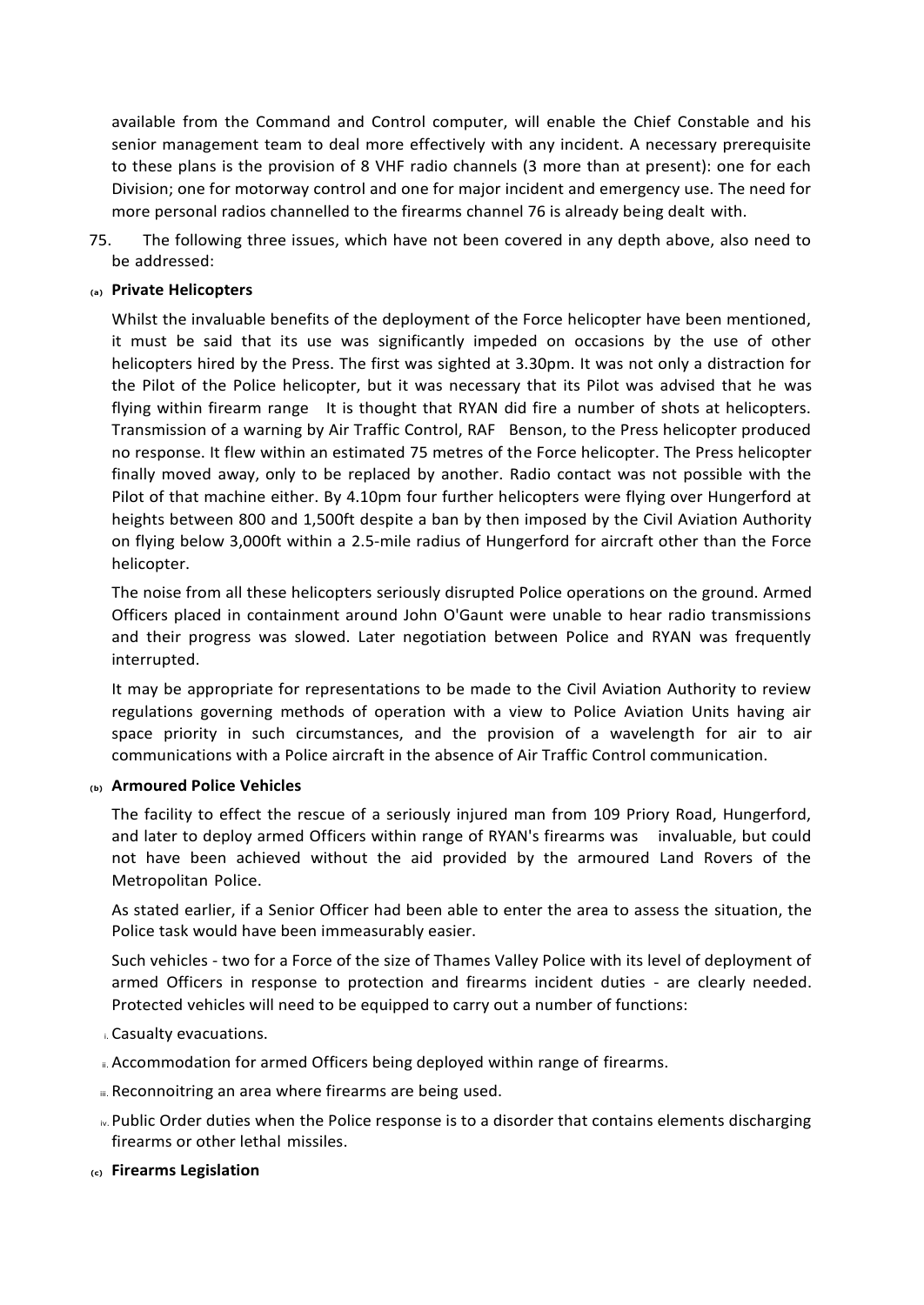Little that occurred during these events or contributed to their cause indicates the need for any specific change in the legislation or procedures relating to firearms. However, the public are not only amenable to, but will demand, that this tragic event is used as a catalyst for changes in both the law and administrative procedures which have long been thought desirable and well overdue.

**Indeed is no legitimate sporting or leisure interest that would be seriously damaged or even** significantly impeded if the more lethal firearms were prohibited from normal sale and could not be kept by the private person in his own home. I refer to self-loading full-bore rifles, carbines and shotguns.

(Footnote: The case of ex-soldier J A G HAIG in Suffolk on 13 May 1987, when he took his father's self-loading full-bore rifle and fired freely in Lowestoft is relevant).

III. Accepting some firearms enthusiasts like to produce their own ammunition and some ammunition needs to be held at home for killing vermin etc, there is an essential need to prevent wherever possible, the storage of ammunition at the home of a private person. It would be relatively easy not to permit every person who justifies a firearm merely for target practice, to keep ammunition at home. For this or any other use for which a case can be made to keep ammunition at home should be the subject of greater scrutiny to acquire storage justification.

III. The suitability of any person to own any firearm, Part I or shotgun, needs to be the subject of much stricter rules. The local Police Officer is the best person to undertake any such enquiries; and as the Chief Constable has to deal with any subsequent offence or incident, he should be given greater authority to judge suitability. The task of the Police would be made more effective if an applicant was required to put up referees of standing who were willing to support the applicant. The Police should be entitled to consult whomsoever they thought useful, and rules of confidentiality should not be a barrier. Of significant importance, the court (to whom appeals must be possible, if perhaps only to the High Court) should be more supportive if the Police refuse a request. Historically, Judges come from a sports shooting background, and tend to be liberal, without appreciating the consequences of guns in less responsible hands.

- iv.A shotgun which falls into the wrong hands has the same lethal power as Part I Firearms, and should be subject to exactly the same restrictions and laws.
- v.Authority to purchase or acquire ammunition should be explicit to prevent armour piercing ammunition falling into the hands of any private citizen.

Colin SMITH CVO QPM Chief Constable \*\*\*\*\*

Appendix 'A'

## **DETAILED BACKGROUND TO RYAN'S POSSESSION OF FIREARMS**

## **Shotgun Certificate**

RYAN was first granted a Thames Valley Shotgun Certificate on 2 February 1978. His application was countersigned by his Doctor, and verified as such by Police enquiry that also showed the absence of any previous conviction or any information to RYAN's detriment casting doubt on his suitability to possess a shotgun. He was known by local Police Officers and regarded as always well dressed, of good behavior, courteous and quiet, but a bit of a loner. This remained so throughout the currency of his possession of the Shotgun Certificate, which was renewed in l984 and 1987.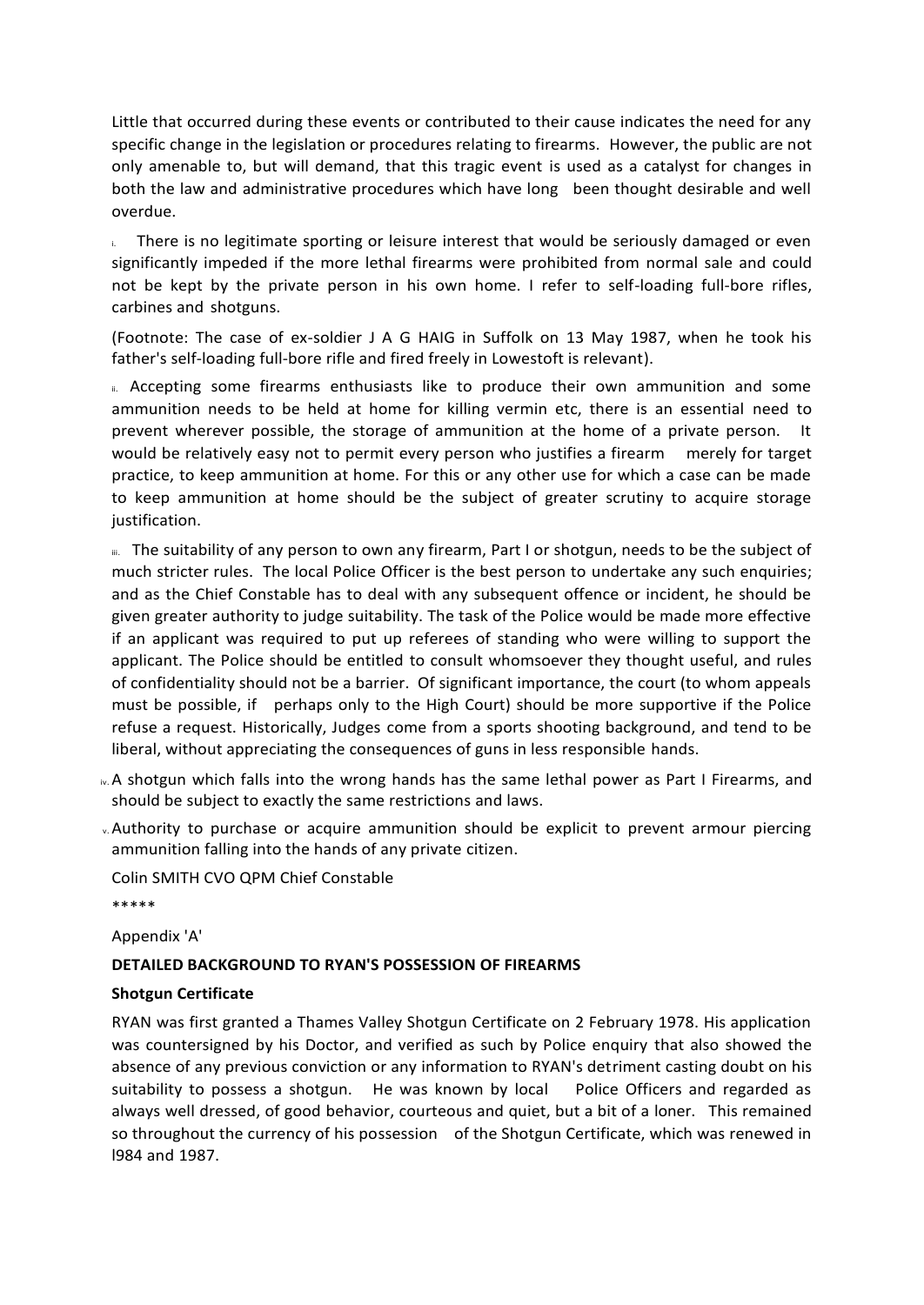## **Firearms Certificate**

On 10 December 1986, an application was received from RYAN for a Firearms Certificate. He sought authority to acquire a 9mm Browning Pistol and a 38 Colt Revolver for the purpose of target shooting at the Dunmore Shooting Centre Club, Wootton Road, Abingdon. He also sought permission to possess a maximum of 500 rounds for each weapon at any one time, by purchase of up to 200 rounds at a time.

In any application to possess Section 1 Firearms for target shooting purposes it has long been the policy of this Force only to grant the authority where it is shown that the applicant is a full member of a bona fide club. There are some exceptions to this rule but these are rare and have only been granted after very careful consideration and on an individual basis. For example, members of the British Pentathlete Team are not individual members of a club, but they meet the necessary overall criteria of a good reason to possess firearms.

Enquiries into RYAN's application revealed that he had served his probationary period and was a full member of the Dunmore Shooting Centre Club.

The Dunmore Shooting Centre is a Home Office Registered Club and was first granted a Club Certificate in September 1986. One of the Club rules reads as follows:-

'A minimum period of 12 weeks and maximum of 6 months probation including a minimum of 12 x ½ hours details shall normally be served by all Probationary Members. On completion of the above period the secretary shall review the applicant's number of attendances, depth of interest, apparent character and conduct, and if in the Company's opinion these are satisfactory, confirm Full Membership and issue a Membership Card to this effect. The Company may refuse Full Membership without giving any reason whatsoever.'

Enquiries by Police again revealed nothing to RYAN's detriment. He had already installed a gun cabinet in his bedroom, which was adequate for the weapons he sought to acquire. It had two separately keyed locks and a separately keyed internal compartment for ammunition. It was fixed by four bolts to an external wall within the house.

RYAN's application for a Firearms Certificate was granted on 11 December 1986, but was so conditioned that the firearms could only be used on approved ranges.

On 23 December 1987, the Dunmore Shooting Centre, which is also a Registered Dealer in Firearms, notified Thames Valley Police Firearms. Department that they had sold a Beretta 9mm Pistol to RYAN.

Similar notification was received that RYAN had acquired from them a Smith & Wesson .38 Pistol on 8 January 1987.

RYAN's Certificate was called in for the acquisitions to be formally endorsed on his Certificate. This follows the practice of calling in certificates for inclusion of all acquisitions and disposals of weapons.

On 2 April 1987 a further application was received from RYAN seeking to acquire a .32 pistol and a .22 pistol and stating his intention of disposing of the .38 Smith & Wesson. The additional firearms were for use at the Dunmore Shooting Centre where he was still a member. He again satisfied the criterion of a 'good reason to possess.

Whenever any applicant seeks to acquire three or more firearms the premises where it is proposed to store them are inspected by a Crime prevention Officer. This was done and a favorable report was received.